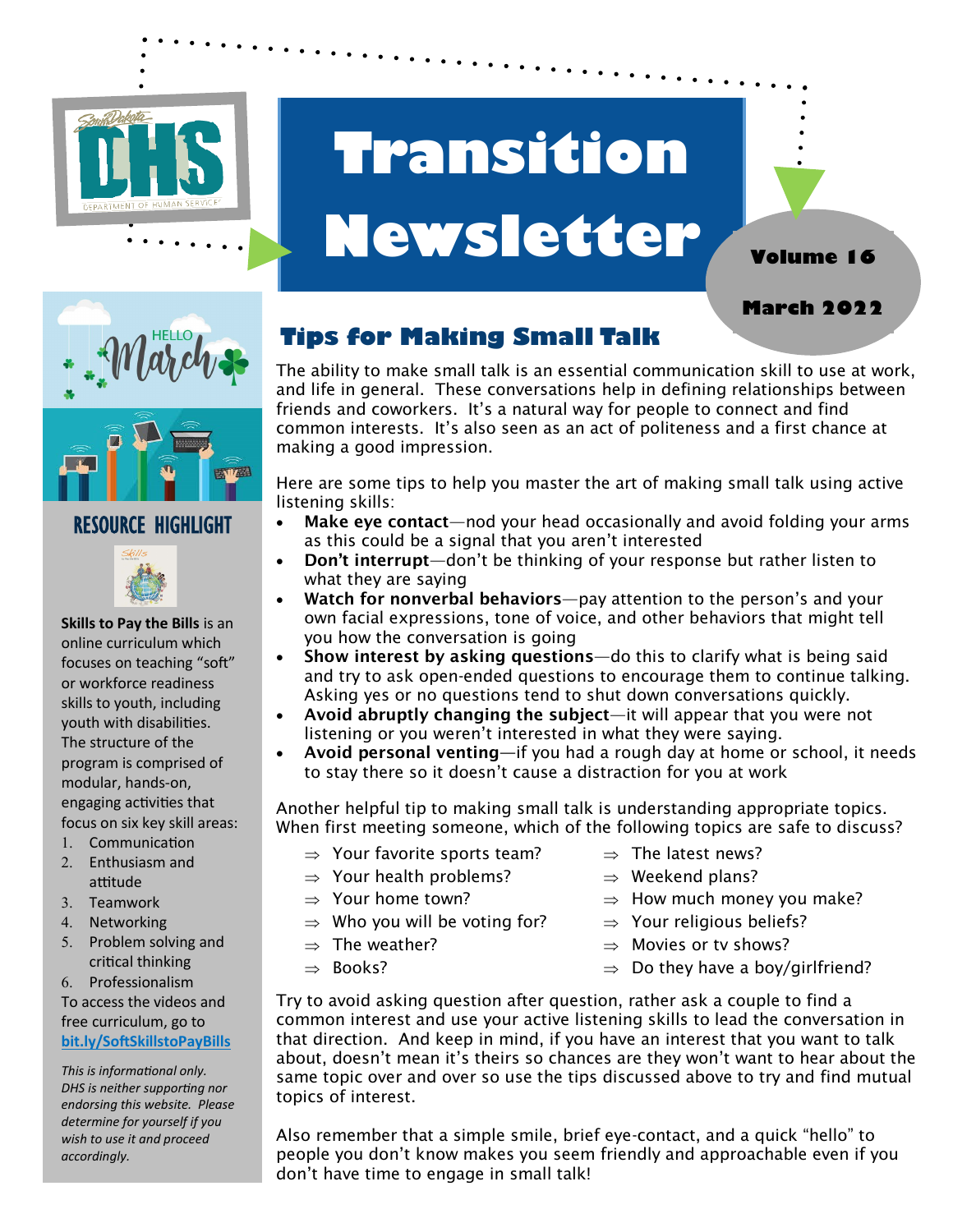

Name:

Phone:

Email:





### **Healthy Boundaries at Work**

It's normal to want friends at work but that shouldn't be the only reason to want to work. It's important to understand that when you accept a job, you are there for the employer, not necessarily to make friends. We need to understand that the job comes first and any friends we may make is secondary.

Healthy boundaries at work helps you become a better employee and keep your job. Healthy boundaries also means you know AND respect the limits and rules of the worksite. Everyone has their own boundaries so conversations that may be okay to have with one coworker, might not be okay with another coworker.

If someone is telling you to stop asking them for their phone number, stop giving them hugs, asks you for more space, or anything along those lines, it's important to respect their boundaries, apologize, and do what they ask.

The same goes for you! If you don't feel comfortable with questions, behaviors, or topics that are happening with someone you work with, it's okay to not engage, tell them you aren't comfortable, and walk away. If they don't stop, it may be time to involve someone of authority to help you problem solve so you can continue your work in a healthy environment and not one that you will dread going to.

What happens if a close work friendship goes bad and you still have to work with them? It's important to have a conversation about remaining professional even if you are no longer personal friends since you are both there to work. Keep you interactions as positive as possible. You can still smile and say hello, just be sure that conversations are professional and avoid personal topics.





## **Characteristics of Good Friendships**

Sharing of common interests Showing kindness and caring

Commitment and loyalty **Example 20 Honesty and trust** 

Supporting each other Mutual understanding

Equality Ability to self-disclose

Ability to resolve conflicts in a mature way

#### **Catch the Wave**

A one-day conference for high school students with disabilities considering **post-secondary education.**

- 3/29/2022 in Rapid City @ School of Mines & Technology/Western Dakota College
- 3/29/2022 in Sioux Falls @ Southeast Technical College
- 4/7/2022 in Aberdeen @ Northern State University



Soft skills are a combination of people skills, social skills, communication skills, online vocational training character or personality traits, and attitudes that enable employees to

navigate their environment, work well with others, perform well and achieve their goals. Contact me to set up an account for you and begin working through these valuable lessons with you!